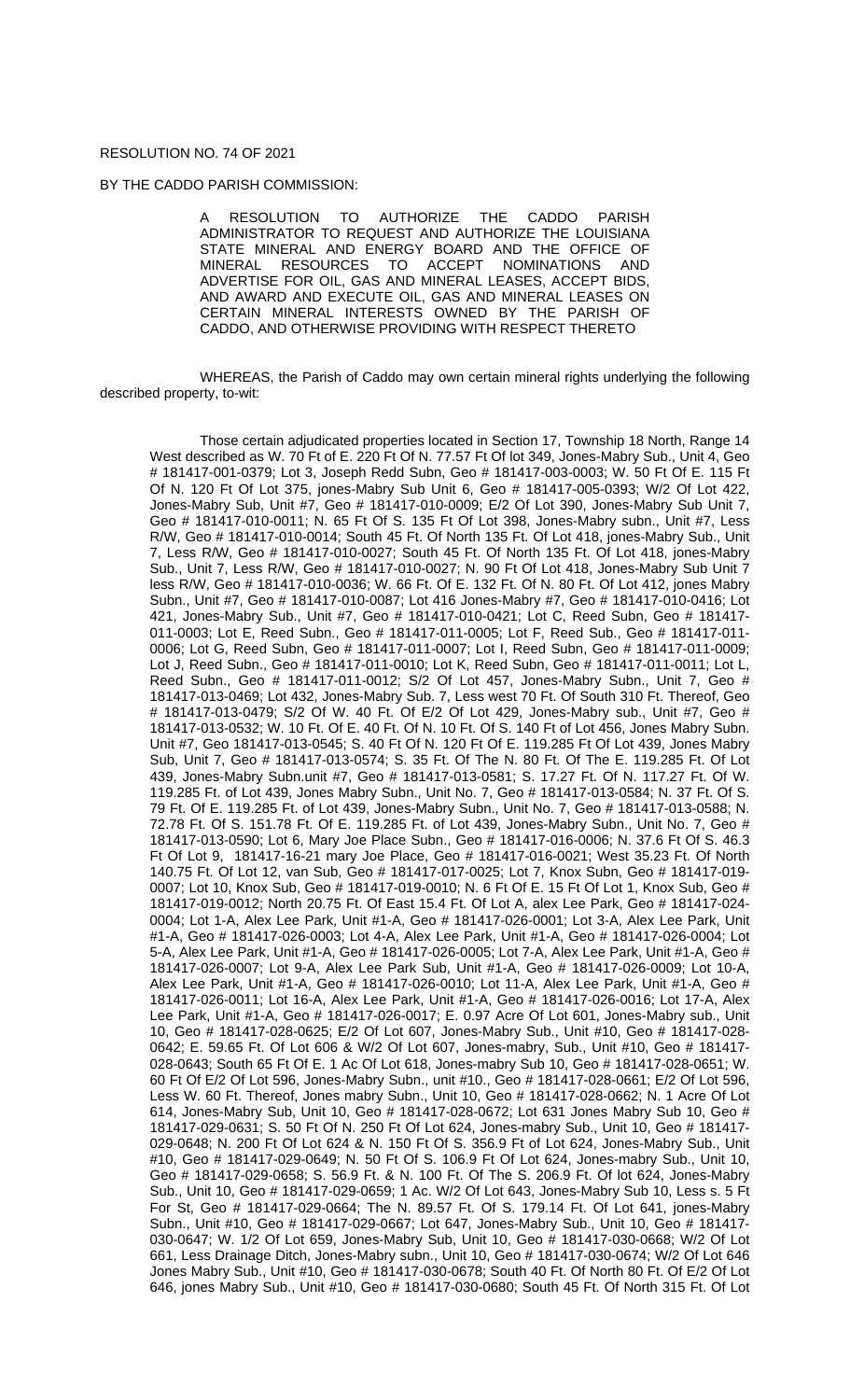664, Jones-mabry Sub., Unit 10, Geo # 181417-030-0691; E/2 Lot 648 Jones-Mabry Subn. 10, Geo # 181417-030-0696, E. 72.15 Ft. Of N. 151.19 Ft. Of S. 302.38 Ft. of Lot 660, Jones Mabry Sub., Unit 10, Less drain Eas., Geo # 181417-030-0719; W. 72.16 Ft. Of S. 151.19 Ft. Of Lot 660, jones Mabry Sub., Unit #10, Geo # 181417-030-0721; E. 72.15 Ft. Of N. 151.20 Ft. Of S. 453.58 Ft. of Lot 660, Jones Mabry Sub., Unit #10, Geo # 181417-030-0722; N. 151.19 Ft. Of S. 302.38 Ft. Of W. 72.16 Ft. of Lot 660,Jomes Mabry Sub, Unit 10, Geo # 181417-030-0723, 0.46 Ac.-M/L-E. 44.44 Ft. Of Lot 657, Less N. 150 Ft. Thereof, Jones-Mabry Sub., Unit #10, Geo # 181417-030-0725, All That Part Of Lot 662, Jones-Mabry unit No. 10, Lying S. Of A Drainage Ditch, Geo # 181417-030-0741; Lot A, Mims Sub, Geo # 181417-031-0001; Lot B, Mims Sub, Geo # 181417-031-0002; Lot C, Mims Sub, Geo # 181417-031-0003; Lot D, Mims Sub, Geo # 181417-031-0004; Lot E, Mims Sub, Geo # 181417-031-0005; Lot 1, Mary Pearl Subn., Geo # 181417-033-0001; Lot 2, Mary Pearl Subn, Geo # 181417-033-0002; Lots 3, 4, 5, 6, 7, 8, Mary Pearl Subn., Geo # 181417-033-0003; Lot 9, Mary Pearl Subn, Geo # 181417-033-0009; Lot 10, Mary Pearl Subn., Geo # 181417-033-0010; Lot 7, Peach Tree Subn., Geo # 181417-040-0007; Lot 1, Heritage Sub, Geo # 181417-042-0001; Lot 3, W. W. Jones Sub., Unit #1, less Drainage Ditch, Geo # 181417-043-0003; Inst. # 2529592 - W/2 Of Lot 8, W. W. Jones Sub., Unit #1, Less drainage Ditch R/W, Geo # 181417-043-0028; E. 131.94 Ft Of Lot 9, Less Drainage Ditch R/W, w. W. Jones Subn., Unit No. 1, Geo # 181417-043-0031; North 200.39 Ft. Of W/2 Of Lot 7, W. W. Jones subn., Unit No. 1, Geo # 181417-043-0040; Lot 6, Less N. 50 Ft. Thereof, W. W. Jones Subn. unit No. 1, Less R/W, Geo # 181417-043-0044; Lot 6, Legardy Oaks Sub., Unit #1, Geo # 181417-045-0006; Lot C, Legardy Oaks, Unit #2, Geo # 181417-046-0003; Lot D, Legardy Oaks, Unit #2, Geo # 181417-046-0004; Lot 4, Legardy Hills Sub. Unit #1, Geo # 181417-047-0004; Lot 5, Legardy Hills Sub., Unit #1, Geo # 181417-047-0005; Lot 6, Legardy Hills Sub., Unit #1, Geo # 181417-047-0006; Lot 25, Legardy Hills Sub, Unit 1., Geo # 181417-047-0025; Lot 32, Legardy Hills Subn., Unit 1, Geo # 181417-047-0032; Lot 33, Legardy Hills Subn., Unit 1, Geo # 181417- 047-0033; Lot 53, Legardy Hills Sub., Unit 1, Geo # 181417-047-0053; Lot 55, Legardy Hills Subn., Unit 1, Geo # 181417-047-0055; Lot 58, Legardy Hills Sub., Unit 1, Geo # 181417-047- 0058; Lot 61, Legardy Hills Sub., Unit 1, Geo # 181417-047-0061; Lot 67, Legardy Hills Subn Unit #1, Geo # 181417-047-0067; Lot 81, Legardy Hills Subn., Unit 1, Geo # 181417-047-0081; Lot 85, Legardy Hills Subn., Unit 1, Geo # 181417-047-0085; Lot 87, Legardy Hills Sub., Unit 1, Geo # 181417-047-0087; Lot B, Legardy Hills Park., Geo # 181417-048-0002; Lot 91, Legardy Hills Sub Unit 2, Geo # 181417-050-0091; Lot 93, Legardy Hills Subn., Unit 2, Geo # 181417-050- 0093; Lot 101, Legardy Hills Subn., Unit 2, Geo # 181417-050-0101; Lot 102, Legardy Hills Subn., Unit 2, Geo # 181417-050-0102; Lot 112, Legardy Hills Subn., Unit #2, Geo # 181417- 050-0112; Legardy Hills Sub lot 118, Geo # 181417-050-0118; Lot 124, Legardy Hills Subn., Unit 2, Geo # 181417-050-0124; Lot 129, Legardy Hills Subn., Unit 2, Geo # 181417-050-0129; Lot 1, Cooperville Subn., Unit 1, Geo # 181417-051-0001; Lot 2, Cooperville Subn, Unit #1, Geo # 181417-051-0002; Lot 15, Cooperville Subn., Unit 1, Geo # 181417-051-0015; Lot 18, Cooperville Subn., Unit 2, Geo # 181417-052-0018; Lot 20, Cooperville Subn., Unit 2, Geo # 181417-052- 0020; Lot 21, Cooperville Subn., Unit 2, Geo # 181417-052-0021; Lot 28, Cooperville Subn. Unit #2, Geo # 181417-052-0028; Lot 29, Cooperville Subn., Unit 2, Geo # 181417-052-0029; Lot 30, Cooperville Subn., Unit 2, Geo # 181417-052-0030; Lot 58, Cooperville Subn., Unit 2, Geo # 181417-052-0058; Lot 59, Cooperville Subn., Unit 2, Geo # 181417-052-0059; Lot 64, Cooperville Subn., Unit 2, Geo # 181417-052-0064; Lot 65, Cooperville Subn., Unit 2, Geo # 181417-052- 0065; Lot 66, Cooperville Subn., Unit 2, Geo # 181417-052-0066; Lot 67, Cooperville Subn., Unit 2, Geo # 181417-052-0067; Lot 72, Cooperville Subn., Unit #2., Geo # 181417-052-0072; Lot 107, Cooperville Subn., Unit 2, Geo # 181417-052-0107; Lot 109, Cooperville Subn., Unit 2, Geo # 181417-052-0109; Lot 114, Cooperville Subn., Unit 2, Geo # 181417-052-0114; Lot 115, Cooperville Subn., Unit 2, Geo # 181417-052-0115; Lot 116, Cooperville Subn., Unit 2, Geo # 181417-052-0116; Lot 117, Cooperville Subn., Unit 2, Geo # 181417-052-0117; Lot 118, Cooperville Subn., Unit 2, Geo # 181417-052-0118; Lot 119, Cooperville Subn., Unit 2, Geo # 181417-052-0119; Lot 120, Cooperville Subn., Unit 2, Geo # 181417-052-0120; Lot 34, Cooperville Subn., Unit 2, Geo # 181417-053-0034; Lot 36, Cooperville Sub., Unit #2, Geo # 181417-053-0036; Lot 37, Cooperville Subn., Unit 2, Geo # 181417-053-0037; Lot 38, Cooperville Subn., Unit 2, Geo # 181417-053-0038; Lot 39, Cooperville Subn., Unit 2, Geo # 181417-053- 0039; Lot 94, Cooperville Subn., Unit 2, Geo # 181417-053-0094; Lot 95, Cooperville Subn., Unit 2, Geo # 181417-053-0095; Lot 96, Cooperville Subn., Unit 2, Geo # 181417-053-0096; Lot 158, Less R/W, Cooperville Sub., Unit 2, Geo # 181417-053-0158; Lot 159, Less R/W, Cooperville Sub., Unit 2, Geo # 181417-053-0159; Lot 160, Cooperville Subn., Unit 2, Geo # 181417-053- 0160; Lot 162, Cooperville Subn., Unit 2, Geo # 181417-053-0162; Lot 165, Cooperville Subn., Unit 2, Geo # 181417-053-0165; Lot 166, Cooperville Subn., Unit 2, Geo # 181417-053-0166; Lot 167, Cooperville Subn., Unit 2, Geo # 181417-053-0167; Lot 169, Cooperville Subn., Unit 2, Geo # 181417-053-0169; Lot 171, Cooperville Sub., Unit #2, Geo # 181417-053-0171; Lot 172, Cooperville Sub Unit 2, Geo # 181417-053-0172; Lot 175, Cooperville Subn., Unit 2, Geo # 181417-053-0175; Lot 176, Cooperville Subn., Unit 2, Geo # 181417-053-0176; Lot 177, Cooperville Subn., Unit 2, Geo # 181417-053-0177; Lot 10, Legardy Village, Geo # 181417-057- 0010; Lot 54, Legardy Village, Geo # 181417-057-0054; W. 65 Ft. Of E. 485 Ft. Of N. 77.57 Ft. Of lot 349, Jones-Mabry Sub., Unit 4, Geo # 181417-001-0383; Lot 352, Less W. 50 Ft. On N. 125 Ft. Thereof & less E. 125 Ft. Thereof, Jones-Mabry Subn. Unit #4, Geo # 181417-001-0401; W. 132 Ft Of S. 82.5 Ft Of N. 165 Ft Of lot 413, Jones-Mabry Sub., Unit #7, Geo # 181417-010- 0044, S. 45 Ft Of N. 180 Ft Of Lot 418 Jones-Mabry sub., Unit #7, Less R/W, Geo # 181417-010- 0052; S. 80 Ft. Of E/2 Of Lot 412, E/2 Of Lot 412, less N. 80 Ft….Of Lot 412, Jones-Mabry subn., Unit 7, Geo # 181417-010-0098; 2.00 Acs- Lot 386, Jones-Mabry Sub, Unit 7 181417-10-386., Geo # 181417-010-0386; Lot 404, Jones-Mabry Sub, Unit # 7, Geo # 181417-010-0404; Lot D, Reed Sub, Geo # 181417-011-0004; Lot 458, Jones-Mabry Sub, Unit 7, Geo # 181417-013-0458; W. 70 Ft. Of S. 310 Ft. Of Lot 432, Jones-Mabry Sub, Unit 7, Geo # 181417-013-0478; North 44 Ft. Of South 263 Ft. Of West 1/2 Of Lot 442, Jones-Mabry Sub. 7, Geo # 181417-013-0515S. 52 Ft Of The N. 361.46 Ft Of Lot 456, Jones-mabry Subn., Unit 7, Geo # 181417-013-0527; S. 51 Ft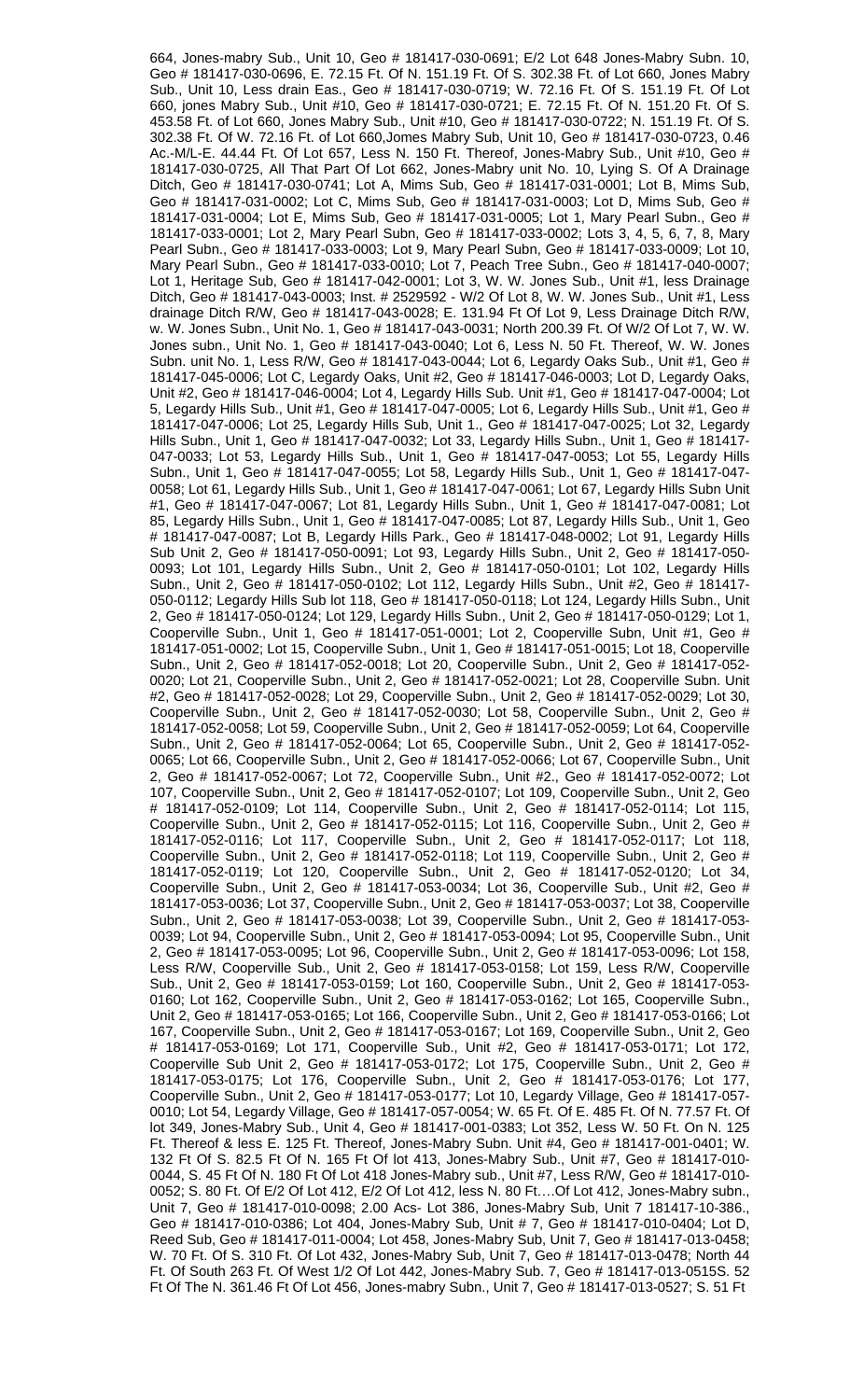Of N. 102.46 Ft Of Lot 456, Unit #7, jones-Mabry Subn, Geo # 181417-013-0541; N. 41 Ft. Of S. 192.78 Ft. Of E. 119.285 Ft. Of lot 439, Jones-Mabry Subn., Unit No. 7, Geo # 181417-013-0589; S.31.44 Ft. Of N. 148.71 Ft. Of W. 119.285 Ft. of Lot 439, Jones-Mabry Subn., Unit #7, Geo # 181417-013-0592; Lots 9 Thru 13, Savoy Subn., Geo # 181417-014-0018; Lot 3, Knox Subn., Geo # 181417-019-0003; Lot 2, Norton Subn., Geo # 181417-020-0002; Lot 4, Norton Sub., Geo # 181417-020-0004; Lot 8, Norton Sub, Geo # 181417-020-0008; Lot 6-A, Alex Lee Park, Unit #1- A, Geo # 181417-026-0006; Lot 8-A, Alex Lee Park Sub, Unit #1-A, Geo # 181417-026-0008; E. 109.24 Ft Of W. 218.48 Ft Of Lot 606, Jones-mabry Sub, Unit 10., Geo # 181417-028-0669; Lot 633, Jones-Mabry Sub., Unit # 10, Geo # 181417-029-0633; E/2 Of Lot 661, Less N. 150 Ft. Thereof, less R/W, Jones-Mabry Sub, Unit #10, Geo # 181417-030-0712; All That Part Of Lot 662, Jones-Mabry unit No. 10, Lying N. Of A Drainage Ditch, Geo # 181417-030-0740; Lot 2, Heritage Sub, Geo # 181417-042-0002; Lot 3, Heriatage Subn. 181417-42-3., Geo # 181417- 042-0003; Lot 5, Heriatage Subn., Geo # 181417-042-0005; Lot 3, Reese Sub, Geo # 181417- 044-0003; Lot 21, Legardy Hills Sub Unit 1, Geo # 181417-047-0021; Lot 23, Legardy Hills Sub Unit 1, Geo # 181417-047-0023; Nwly Portion Of Lot 52, Legardy Hills Sub., Unit #1, Measuring 55 Ft. On Street & 70.3 Ft. On rear, Geo # 181417-047-0091; Lot 3, Cooperville Subn., Unit 1, Geo # 181417-051-0003; Lot 31, Cooperville Subn., Unit 2, Geo # 181417-052-0031; Lot 42, Cooperville Subn., Unit 2, Geo # 181417-052-0042; Lot 43, Cooperville Subn., Unit 2, Geo # 181417-052-0043; Lot 47, Cooperville Subn., Unit 2, Geo # 181417-052-0047; Lot 48, Cooperville Subn., Unit 2, Geo # 181417-052-0048; Lot 98, Cooperville Sub., Unit 2, Geo # 181417-053- 0098; Lot 127, Cooperville Subn., Unit 2, Geo # 181417-053-0127; Lot 129, Cooperville Subn., Unit 2, Geo # 181417-053-0129; Lot 135, Cooperville Sub., Unit 2, Geo # 181417-053-0135; Lot 161, Cooperville Subn., Unit #2, Geo # 181417-053-0161; Lot 1, Audrey Park Sub., Geo # 181417-054-0001; Lot 2, Ballard Park Subn., Less Ditch, Geo # 181417-061-0002; Lot 1, Casey Park, Geo # 181417-062-0001, said adjudicated property total acreage being 45.81 acres, more or less situated within Section 17, Township 18 North, Range 14 West, Caddo Parish, Louisiana

Those certain adjudicated properties located in Section 18, Township 18 North, Range 14 West described as LOT 15, E-Z LIVING SUB, Geo # 181418-001-0015; LOT 95, E-Z LIVING SUB., Geo # 181418-001-0095; LOT 96, E-Z LIVING SUB., Geo # 181418-001-0096; LOT 16, E-Z LIVING SUB, Geo # 181418-002-0016; LOT 17, E-Z LIVING SUBN, Geo # 181418-002-0017; LOT 60, E-Z LIVING SUBN, Geo # 181418-002-0060; LOT 107 E-Z LIVING SUBN., Geo # 181418-002-0107; LOT 148, E-Z LIVING SUB, Geo # 181418-002-0148; LOT 153, E-Z LIVING SUB, Geo # 181418-002-0153; LOT 154, E-Z LIVING SUB, Geo # 181418-002-0154; A TRIANGLE TR. IN SW COR OF LOT 142, MEASURING 87.08 FT ON W. LINE & 57.7 FT ON S. LINE, E-Z LIVING SUBN. , Geo # 181418-002-0158; LOT 143 LESS TRIANGULAR TR. OFF NE COR MEASURING 37.12 FT ON N. LINE & 56.02 FT OF E. LINE E-Z LIVING SUBN, Geo # 181418-002-0159; THAT PART OF LOT 61 E-Z LIVING SUB., LYING N. & E. OF SHREVEPORT-BLANCHARD ROAD, Geo # 181418-002-0161; LOT 32, E-Z LIVING SUB, Geo # 181418-003-0032; LOT 37, E-Z LIVING SUB, Geo # 181418-003-0037; LOT 39, E-Z LIVING SUB, Geo # 181418-003-0039; LOT 52, E-Z LIVING SUB., Geo # 181418-003-0052; LOT 115, E-Z LIVING SUB, Geo # 181418-003-0115; LOT 128, E-Z LIVING SUBN, Geo # 181418-003-0128; LOT 131, E-Z LIVING SUB, Geo # 181418-003-0131; LOT 132, E-Z LIVING SUBN, Geo # 181418-003-0132; LOT 136 E-Z LIVING SUBN, Geo # 181418-003-0136; LOT 137, E-Z LIVING SUB, Geo # 181418-003-0137; LOT 138 E-Z LIVING SUB, Geo # 181418-003-0138; LOT 2, JOHNNIE ROBINSON SUB, Geo # 181418-004-0002; LOT 3, JOHNNIE ROBINSON SUB, Geo # 181418-004-0003; LOT 6, JOHNNIE ROBINSON SUB., Geo # 181418-004-0006; LOT 8, JOHNNIE ROBINSON SUBN, Geo # 181418-004-0008; LOT A, JOHNNIE ROBINSON SUB, UNIT 2, Geo # 181418-005-0001; LOT 187, E-Z LIVING SUBN., UNIT 2, Geo # 181418-007- 0187; LOT 194, E-Z LIVING SUB, UNIT 2, Geo # 181418-007-0194; W. 40 FT OF S. 150 FT OF TR. C, WASH & MARY SOLOMON PARTN. OF SE/4 OF NE/4 SEC 18-18-14, Geo # 181418- 009-0003; E. 40 FT OF W. 80 FT OF S. 150 FT, TR. C, WASH & MARY SOLOMAN PARTN. OF SE/4 OF NE/4 SEC 18-18-14 181418-9-5., Geo # 181418-009-0005; E. 40 FT OF W. 120 FT OF S. 150 FT OF TR C, WASH & MARY SOLOMON PARTN OF SE/4 OF NE/4, Geo # 181418-009- 0007; WEST 120 FT. OF NORTH 181.5 FT. OF SOUTH 331.5 FT. OF LOT C, WASH & MARY SOLOMON PARTN. OF SE/4 OF NE/4 SEC 18-18-14., Geo # 181418-009-0010; LOT 7, PRINCE HALL VILLAGE SUBN¸ Geo # 181418-010-0007; LOT 10, PRINCE HALL VILLAGE SUB, Geo # 181418-010-0010; LOT 18, PRINCE HALL VILLAGE SUBN, Geo # 181418-011- 0018; LOT 31, PRINCE HALL VILLAGE SUB., Geo # 181418-011-0031; LOT 38, PRINCE HALL VILLAGE SUB, Geo # 181418-011-0038; LOT 66, PRINCE HALL VILLAGE SUBN, Geo # 181418-011-0066; LOT 7, FAIRYLAND PARK, Geo # 181418-013-0007; LOT 72, FAIRYLAND PARK, Geo # 181418-013-0072; LOTS 54, 55, 56, 57, 58, 59, 69 & 70, FAIRYLAND PARK, Geo # 181418-013-0076; LOT 114, FAIRY LAND PARK, Geo # 181418-014-0114; LOT 115, FAIRYLAND PARK SUBN, Geo # 181418-014-0115; LOT 118, FAIRYLAND PARK SUB, Geo # 181418-014-0118; LOTS 9, 10, 11, 12, 84, 85, 86, 87, 88, 99, 100, 101, 102, 103 & 104, FAIRY LAND PARK, LESS R/W ADJ. LOTS 9, 10, 11 & 12, Geo # 181418-014-0120; LOTS 116 & 117, FAIRY LAND PARK, Geo # 181418-014-0121; LOT 15, FAIRY LAND PARK, Geo # 181418-015- 0015; LOT 16, FAIRY LAND PARK, Geo # 181418-015-0016; LOT 17, FAIRY LAND PARK, Geo # 181418-015-0017; LOT 18, FAIRY LAND PARK, Geo # 181418-015-0018; LOT 19, FAIRY LAND PARK, Geo # 181418-015-0019; LOT 20, FAIRY LAND PARK, Geo # 181418-015-0020; LOT 21, FAIRY LAND PARK, Geo # 181418-015-0021; LOT 22, FAIRY LAND PARK, Geo # 181418-015-0022; LOT 23, FAIRY LAND PARK, Geo # 181418-015-0023; LOT 30, FAIRY LAND PARK, Geo # 181418-015-0030; LOT 31, FAIRY LAND PARK, Geo # 181418-015-0031; LOT 32, FAIRY LAND PARK, Geo # 181418-015-0032; LOT 33, FAIRY LAND PARK, Geo # 181418-015- 0033; LOT 34, FAIRY LAND PARK, Geo # 181418-015-0034; LOT 35, FAIRY LAND PARK, Geo # 181418-015-0035; LOT 36, FAIRY LAND PARK, Geo # 181418-015-0036; LOT 37, FAIRY LAND PARK, Geo # 181418-015-0037; LOT 38, FAIRY LAND PARK, Geo # 181418-015-0038;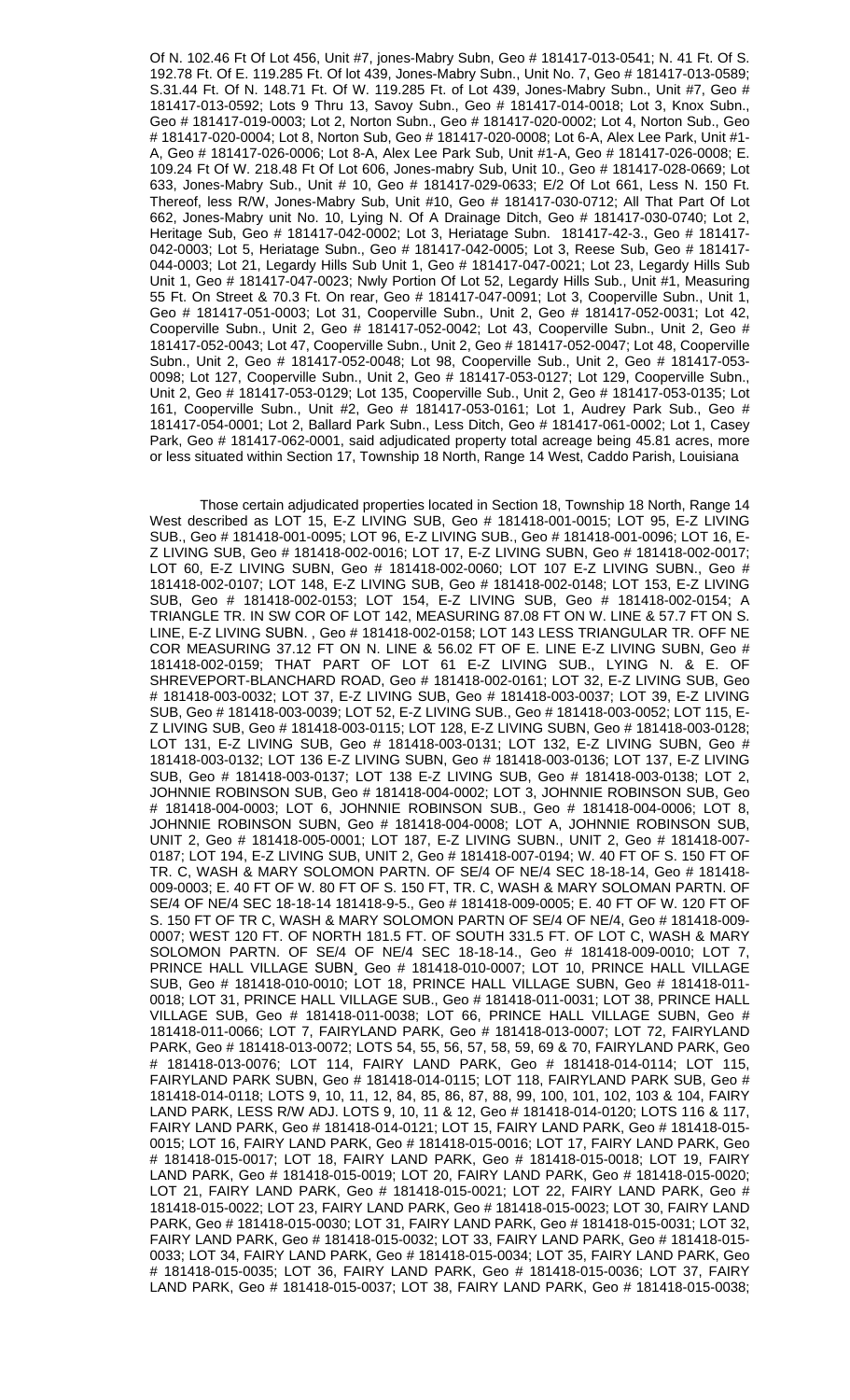LOT 45, FAIRY LAND PARK, Geo # 181418-015-0045; LOT 46, FAIRY LAND PARK, Geo # 181418-015-0046; LOT 47, FAIRY LAND PARK, Geo # 181418-015-0047; LOT 48, FAIRY LAND PARK, Geo # 181418-015-0048; LOT 49, FAIRY LAND PARK, Geo # 181418-015-0049, LOT 50, FAIRY LAND PARK, Geo # 181418-015-0050; LOT 51, FAIRY LAND PARK, Geo # 181418-015- 0051; LOT 52, FAIRY LAND PARK, Geo # 181418-015-0052; LOT 53, FAIRY LAND PARK, Geo # 181418-015-0053; LOT 60, FAIRY LAND PARK, Geo # 181418-015-0060; LOT 61, FAIRY LAND PARK, Geo # 181418-015-0061; LOT 62, FAIRY LAND PARK, Geo # 181418-015-0062; LOT 63, FAIRY LAND PARK, Geo # 181418-015-0063; LOT 64, FAIRY LAND PARK, Geo # 181418-015-0064; LOT 65, FAIRY LAND PARK, Geo # 181418-015-0065; LOT 66, FAIRY LAND PARK, Geo # 181418-015-0066; LOT 67, FAIRY LAND PARK, Geo # 181418-015-0067; LOT 68, FAIRY LAND PARK, Geo # 181418-015-0068; LOT 75, FAIRY LAND PARK, Geo # 181418-016- 0075; LOT 76, FAIRY LAND PARK, Geo # 181418-016-0076; LOT 77, FAIRY LAND PARK, Geo # 181418-016-0077; LOT 78, FAIRY LAND PARK, Geo # 181418-016-0078; LOT 79, FAIRY LAND PARK, Geo # 181418-016-0079; LOT 80, FAIRY LAND PARK, Geo # 181418-016-0080; LOT 81, FAIRY LAND PARK, Geo # 181418-016-0081; LOT 82, FAIRY LAND PARK, Geo # 181418-016-0082; LOT 83, FAIRY LAND PARK, Geo # 181418-016-0083; LOT 90, FAIRY LAND PARK, Geo # 181418-016-0090; LOT 91, FAIRY LAND PARK, Geo # 181418-016-0091; LOT 92, FAIRY LAND PARK, Geo # 181418-016-0092; LOT 93, FAIRY LAND PARK, Geo # 181418-016- 0093; LOT 94, FAIRY LAND PARK, Geo # 181418-016-0094; LOT 95, FAIRY LAND PARK, Geo # 181418-016-0095; LOT 96, FAIRY LAND PARK, Geo # 181418-016-0096; LOT 97, FAIRY LAND PARK, Geo # 181418-016-0097; LOT 98, FAIRY LAND PARK, Geo # 181418-016-0098; LOT 105, FAIRY LAND PARK, Geo # 181418-016-0105; LOT 106, FAIRY LAND PARK, Geo # 181418-016-0106; LOT 107, FAIRY LAND PARK, Geo # 181418-016-0107; LOT 108, FAIRY LAND PARK, Geo # 181418-016-0108; LOT 109, FAIRY LAND PARK, Geo # 181418-016-0109; LOT 110, FAIRY LAND PARK, Geo # 181418-016-0110; LOT 111, FAIRY LAND PARK, Geo # 181418-016-0111; LOT 112, FAIRY LAND PARK, Geo # 181418-016-0112; LOT 112, FAIRY LAND PARK, Geo # 181418-016-0112; L0T 113, FAIRY LAND PARK, Geo # 181418-016-0113; LOT 15, COOPER HEIGHTS SUBN., UNIT 1, Geo # 181418-019-0015; LOT 24, COOPER HTS. SUBN., UNIT 1, Geo # 181418-019-0024; LOT 28, COOPER HEIGHTS SUB, UNIT 2, Geo # 181418-020-0028; LOT 37, COOPER HEIGHTS SUBN., UNIT 2, Geo # 181418-020-0037; LOT 49, COOPER HEIGHTS SUBN., UNIT 2, Geo # 181418-020-0049; LOT 50, COOPER HEIGHTS SUBN., UNIT 3, Geo # 181418-021-0050; LOT 57 COOPER HTS SUB UNIT 3, Geo # 181418- 021-0057; LOT 57 COOPER HTS SUB UNIT 3, Geo # 181418-021-0059; LOT 61, COOPER HEIGHTS SUB UNIT 3, Geo # 181418-021-0061; LOT 68, COOPER HEIGHTS SUBN., UNIT 3, Geo # 181418-021-0068; LOT 69, COOPER HEIGHTS SUBN., UNIT 3, Geo # 181418-021-0069; LOT 71, COOPER HEIGHTS SUB., UNIT 3, Geo # 181418-021-0071; LOT 72, COOPER HEIGHTS SUBN., UNIT 3, Geo # 181418-021-0072; LOT 73, COOPER HTS SUBN., UNIT 3, Geo # 181418-021-0073; LOT 74, COOPER HEIGHTS SUBN., UNIT 4 , Geo # 181418-022- 0074; LOT 75, COOPER HTS. SUB., UNIT #4, Geo # 181418-022-0075; LOT 77, COOPER HEIGHTS SUBN., UNIT 4 , Geo # 181418-022-0077; LOT 78, COOPER HEIGHTS SUBN., UNIT 4, Geo # 181418-022-0078; LOT 81, COOPER HEIGHTS SUBN., UNIT 4, Geo # 181418-022- 0081; LOT 82, COOPER HEIGHTS SUBN., UNIT 4, Geo # 181418-022-0082; LOT 83, COOPER HEIGHTS SUBN., UNIT 4, Geo # 181418-022-0083; LOT 85, COOPER HEIGHTS SUBN., UNIT 4, Geo # 181418-022-0085; LOT 86, COOPER HEIGHTS SUBN., UNIT 4, Geo # 181418-022- 0086; LOT 87, COOPER HEIGHTS SUB. 4, Geo # 181418-022-0087; LOT 88, COOPER HEIGHTS SUB., UNIT 4, Geo # 181418-022-0088; LOT 89, COOPER HEIGHTS SUBN., UNIT 4, Geo # 181418-022-0089; LOT 92, COOPER HEIGHTS SUBN., UNIT 4, Geo # 181418-022-0092; LOT 93, COOPER HEIGHTS SUBN., UNIT 4, Geo # 181418-022-0093; LOT 94, COOPER HEIGHTS SUB. UNIT 4, Geo # 181418-022-0094; LOT 95, COOPER HEIGHTS SUBN., UNIT 4, 181418-022-0095; LOT 98, COOPER HEIGHTS SUBN., UNIT 4, Geo # 181418-022-0098; LOT 99, COOPER HEIGHTS SUBN., UNIT 4, Geo # 181418-022-0099; LOT 100, COOPER HEIGHTS SUBN., UNIT 4 , Geo # 181418-022-0100; LOT 103, COOPER HEIGHTS SUB, UNIT 4, Geo # 181418-022-0103; LOT 104, COOPER HEIGHTS SUB, UNIT 4 , Geo # 181418-022- 0104; LOT 105, COOPER HEIGHTS SUBN., UNIT 4, Geo # 181418-022-0105; LOT 110 COOPER HEIGHTS SUB UNIT 4, Geo # 181418-022-0110; LOT 112, COOPER HEIGHTS SUBN., UNIT 4, Geo # 181418-022-0112; LOT 116, COOPER HEIGHTS SUBN., UNIT 4, Geo # 181418-022-0116; LOT 117, COOPER HEIGHTS SUBN., UNIT 4 , Geo # 181418-022-0117; LOT 119, COOPER HEIGHTS SUBN, UNIT #4, Geo # 181418-022-0119; LOT 125, COOPER HTS SUB UNIT 4; Geo # 181418-022-0125; LOT 126, COOPER HTS SUB., UNIT #4, Geo # 181418-022-0126; LOT 127, COOPER HEIGHTS SUB., UNIT #4, Geo # 181418-022-0127; LOT 133, COOPER HEIGHTS SUBN., UNIT 4, Geo # 181418-022-0133; LOT 43, UNIVERSITY VILLAGE, UNIT #1-A, Geo # 181418-027-0043, FROM SW'LY COR. OF LOT 43, UNIVERSITY VILLAGE UNIT #1-A, RUN SE'LY ALONG AN EXTENSION OF THE SW'LY LINE OF SAID LOT, 75 FT., THENCE NE'LY 114.42 FT. PARALLEL TO SW LINE OF SAID LOT, THENCE SW'LY 114.42 FT. ALONG SE LINE OF SAID LOT, TO POINT OF BEGIN., Geo # 181418-000-0075; LOT 21, E-Z LIVING SUBN., Geo # 181418-002-0021; LOT 28, E-Z LIVING SUB, Geo # 181418- 002-0028; LOTS 68 & 69, E-Z LIVING SUB, Geo # 181418-002-0068; LOT 144, E-Z LIVING SUB., Geo # 181418-002-0144; LOT 36, E-Z LIVING SUBN, Geo # 181418-003-0036; LOT 119, E-Z LIVING SUBN, Geo # 181418-003-0119; LOT 129, E-Z LIVING SUB, Geo # 181418-003- 0129; LOT 133, E-Z LIVING SUB, Geo # 181418-003-0133; LOT 7, JOHNNIE ROBINSON SUB, Geo # 181418-004-0007; Geo # 181418-006-0249; 312.55 FT. & E. 30 FT. OF N. 347.13 FT. OF LOT D, WASHINGTON & MARY SOLOMON PARTN., SEC. 18-18-14, LESS S. 94.31 FT OF E. 230.94 FT., LESS R/W, Geo # 181418-009-0026; LOT 2, PRINCE HALL VILLAGE SUB, Geo # 181418-010-0002; LOT 47, PRINCE HALL VILLAGE SUBN, Geo # 181418-010-0047; LOT 25, PRINCE HALL VILLAGE SUBN, Geo # 181418-011-0025; LOT 37, PRINCE HALL VILLAGE SUBN, Geo # 181418-011-0037; LOT 39, PRINCE HALL VILLAGE SUB, Geo # 181418-011- 0039; LOT 40, PRINCE HALL VILLAGE SUB, Geo # 181418-011-0040; LOT 6, FAIRYLAND PARK, LESS R/W, Geo # 181418-013-0006; LOTS 24, 25, 26, 27, 28, 39, 40, 41, 42 & 43,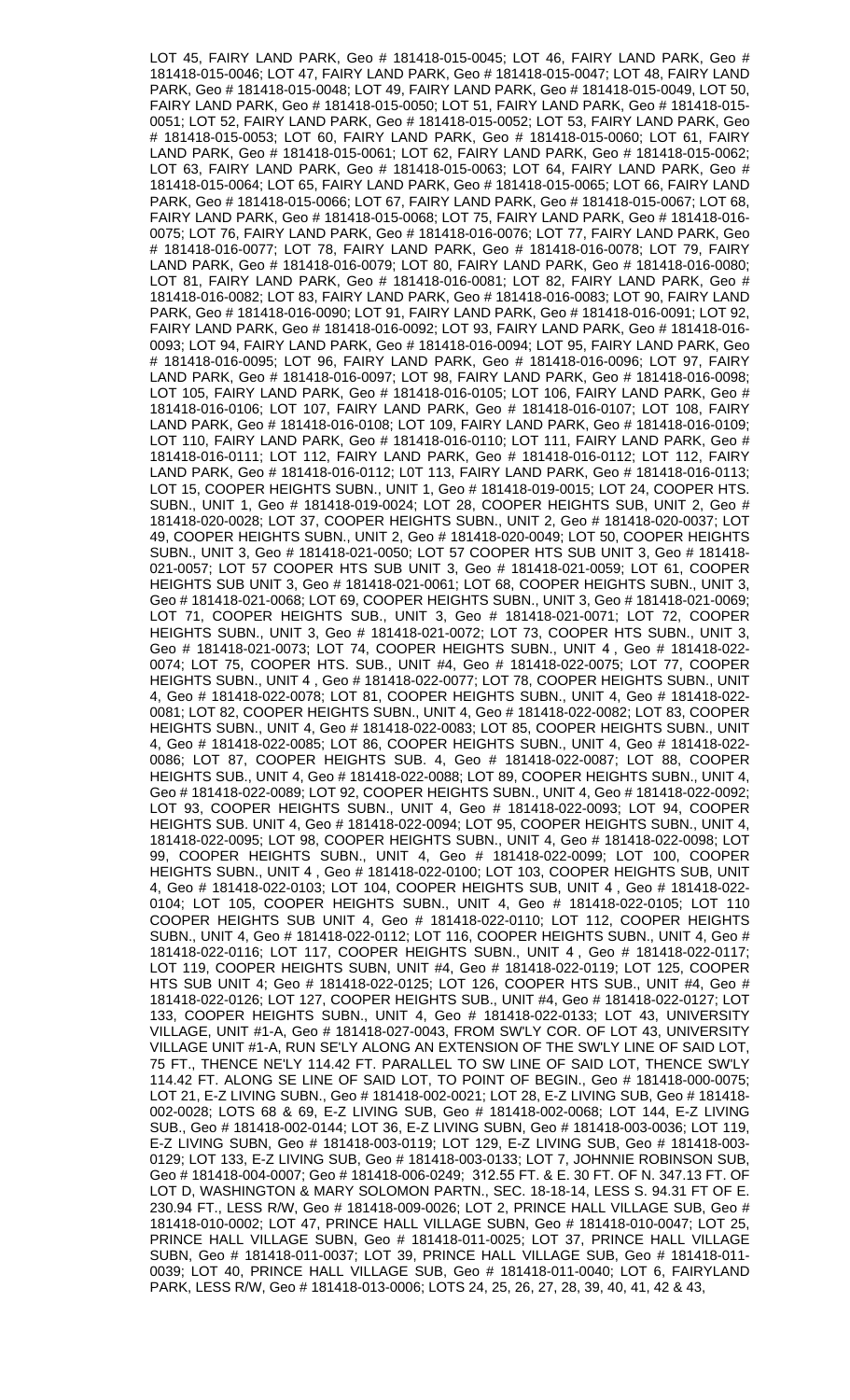FAIRYLAND PARK, Geo # 181418-013-0075; LOT 32, COOPER HTS SUB UNIT 2, Geo # 181418-020-0032; LOT 34, COOPER HEIGHTS SUB, UNIT 2, Geo # 181418-020-0034; LOT 58, COOPER HEIGHTS SUB, UNIT 3, Geo # 181418-021-0058; LOT 67, COOPER HEIGHTS SUB, UNIT 3, Geo # 181418-021-0067; LOT 70, COOPER HEIGHTS, UNIT 3, Geo # 181418-021- 0070; LOT 76, COOPER HEIGHTS SUB. UNIT #4, Geo # 181418-022-0076; LOT 131, COOPER HEIGHTS SUBN., UNIT 4 , Geo # 181418-022-0131; LOT 132, COOPER HTS UNIT 4, Geo # 181418-022-0132; LOT 1, E-Z LIVING SUB., UNIT NO. 3, Geo # 181418-032-0001, said adjudicated property total acreage being 32.78 acres, more or less situated within Section 18, Township 18 North, Range 14 West, Caddo Parish, Louisiana

WHEREAS, the Parish of Caddo has received a written request from USG Properties Haynesville, LLC, that the Parish seek public bids for an oil, gas and mineral lease covering said property; and

WHEREAS, the Parish of Caddo does not have the knowledge or resources available to determine if it owns the mineral rights and the Parish of Caddo will rely on the expertise and experience of the lessee in determining ownership; and

WHEREAS, it is expressly agreed that any lease granted by the Parish of Caddo and accepted by lessee is without any warranty of title and without any recourse against the Parish of Caddo whatsoever, either express or implied, and it is expressly agreed that the Parish of Caddo shall not be required to return any payments received or be otherwise responsible to lessee therefore; and

WHEREAS, the Louisiana State Mineral and Energy Board and the Office of Mineral Resources, is available upon the request of Caddo Parish to lease the aforesaid property for oil, gas and other minerals if requested to do so by Caddo Parish.

NOW, THEREFORE, BE IT RESOLVED by the Caddo Parish Commission in due, regular and legal session convened, that the Louisiana State Mineral and Energy Board and the Office of Mineral Resources, be and it is hereby requested and authorized to accept nominations and advertise for oil, gas and mineral leases, accept bids and award and execute oil, gas and mineral leases on the aforesaid properties of certain mineral interests owned by the Parish of Caddo.

BE IT FURTHER RESOLVED that any such lease contain a no surface operations provision as follows: Lessee, its successors or assigns, may produce oil, gas and other minerals from the leased premises by drilling from a surface location on other lands, but notwithstanding any other provision of this lease, Lessee, its successors or assigns, shall not use the surface of the Lessor's property for drilling or any other operations without prior written permission of Lessor, which permission may be withheld at Lessor's discretion.

BE IT FURTHER RESOLVED that any such lease contain a horizontal pugh provision as follows: Notwithstanding anything to the contrary herein contained, at the end of the primary term or any extension thereof by operations, if the Commission of Conservation of the State of Louisiana establishes a drilling unit which includes a part of the land herein leased, the production of oil, gas and other minerals from such unit shall maintain this lease in full force and effect only as to such portions of the leased land embraced in said pooled unit; and this lease shall expire as to that part of the land herein leased not included in such unit; and lessee, its successors and assigns agrees to relinquish by formal instrument any portion of the leased land not included in a unit created by the Commission of Conservation while this lease is in effect

BE IT FURTHER RESOLVED that any such lease contain a vertical pugh provision as follows: Upon the expiration of the primary term hereof or any extension thereof by operations, this lease shall automatically terminate and be of no further force or effect except as to all that part of the leased premises then included within the geographical boundaries of a producing unit duly established by governmental agency or authority having jurisdiction, from the surface of the earth to a depth of 100 feet below the deepest depth from which any well commenced during the primary term hereof on the leased premises or on lands pooled therewith is completed and from which there is production in paying quantities, such depth determination to be made on a unit by unit basis. In the absence of units so established, this lease shall terminate except as to 40 acres around each producing oil well and 160 acres around each producing or shut-in gas well located on the leased premises, in as near the form of a square as is practicable, from the surface of the earth down to a depth of 100 feet below the deepest depth from which said well or wells are completed and from which there is production in paying quantities, such depth determination to be made on a well by well basis.

BE IT FURTHER RESOLVED that any such lease contain a minimum royalty provision as follows: Royalty of not less than 1/5<sup>th</sup> or 20%.

BE IT FURTHER RESOLVED that any such lease contain a minimum bonus provision as follows: Bonus of not less than \$1,500.00 per acre.

BE IT FURTHER RESOLVED that any such lease contain a hard or solid mineral exclusion provision as follows: This lease shall exclude free sulphur, potash, lignite, salt and any other hard or solid mineral. Lessee shall not have any rights to explore, drill for, mine, produce or take any action whatsoever in regard to any such hard or solid mineral deposits.

BE IT FURTHER RESOLVED that any such lease contain a maximum term provision as follows: Primary term of lease shall not exceed three (3) years.